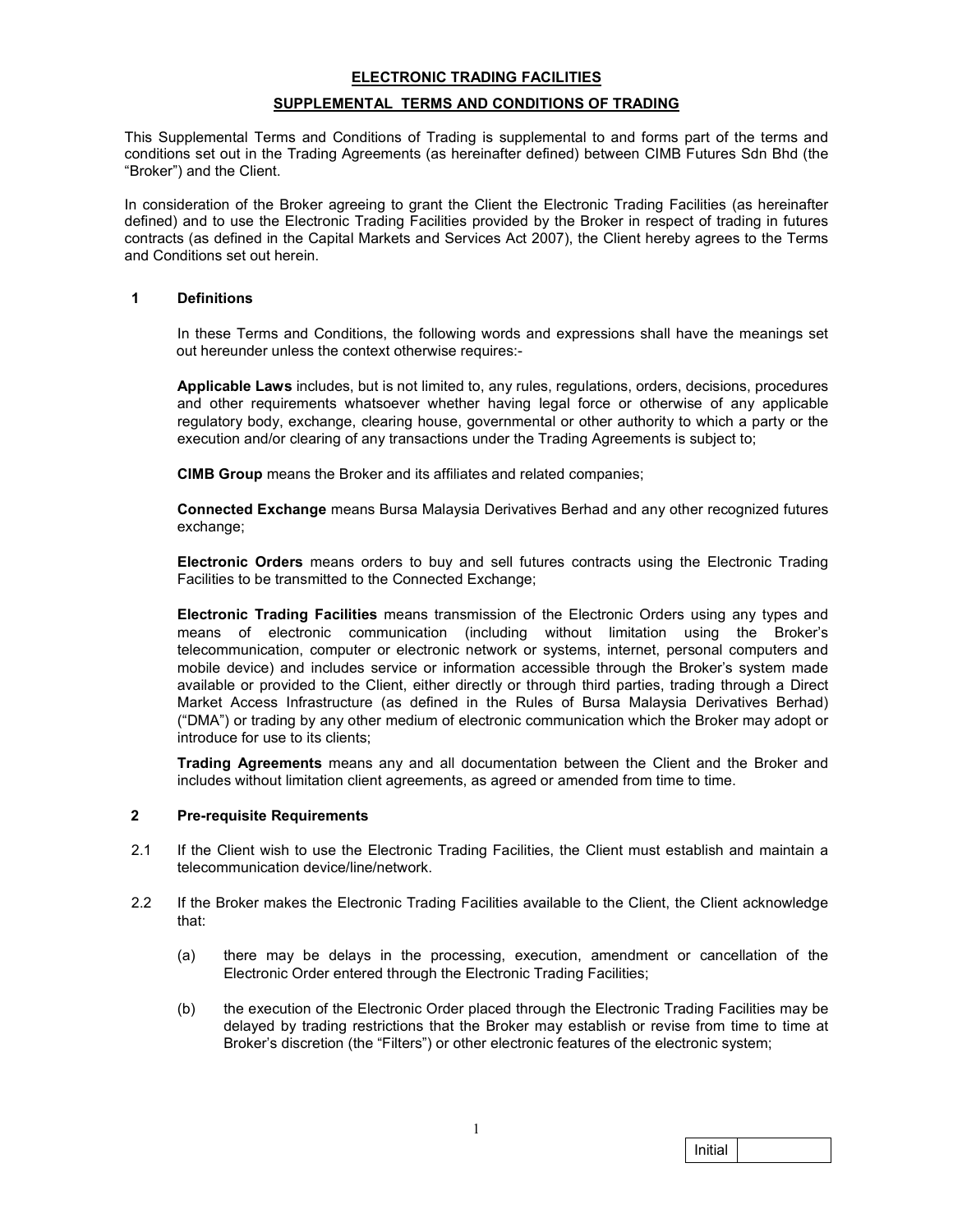- (c) the Broker is not responsible for the installation and operation of equipment (including telecommunication lines) necessary to access the Electronic Trading Facilities in order to use the Electronic Trading Facilities; and
- (d) the use of the Electronic Trading Facilities is subject to the disclaimers, notices, acknowledgements and other conditions placed or otherwise accessible in the Electronic Trading Facilities.
- 2.3 The Client shall provide the Broker such information as the Broker may request to set up the Client's reference data for the provision of the Electronic Trading Facilities.

## 3 Execution Limit

- 3.1 The Client covenant to observe the trading conditions imposed or to be imposed by the Broker on the Client from time to time, including without limitation credit limits imposed on the trading activities of the Client. In the event the trading limits imposed on the Client are breached at any time, the Client shall take all steps necessary to rectify the position and to ensure that it is within the allowed limits. In the event the Client fail to do so, the Broker shall, and is hereby authorised to take such steps as is necessary to ensure that the Client remain within the permitted trading limits, without liability to the Client in respect of any losses thereby sustained.
- 3.2 The Client acknowledge and agree that the Broker and/or the Connected Exchange may set specific parameters defining the orders that may be entered by the Client, including restriction to specific instruments or size of orders, and the Broker shall have the right to reject orders that do not fall within the designated parameters of authorised orders.
- 3.3 For the avoidance of doubt, the Client's Electronic Orders will be subject to the Filters, including (without limitation) the Filters whose object is to:
	- (a) prevent a breach of the Applicable Laws; or
	- (b) prevent the Electronic Orders being registered with a trading platform where the price at which the Electronic Order is submitted through the Electronic Trading Facilities is too far from the prevailing market price for the relevant futures contract; or
	- (c) ensure that the Electronic Trading Facilities does not interfere with the efficiency and integrity of the market conducted by the Connected Exchange.
- 3.4 The Broker has, and accepts, no responsibility or liability to the Client or any person claiming through the Client for failing to register such Electronic Orders with the trading platform.

## 4 Authorised Access

The Client hereby agrees and undertakes at all times:

- (a) to keep strictly confidential and safeguard any and all user names, passwords. identification or other access codes issued to the Client by the Broker for the purpose of enabling the Client to access the Electronic Trading Facilities (the "Security Features"); and
- (b) to immediately notify the Broker if the Client suspects that the confidentiality of the Security Features has been compromised or if the Client's account has been accessed or used without his authority.

## 5 Placing of Electronic Orders through the Electronic Trading Facilities

5.1 The Client shall enter orders and trade in compliance with the Applicable Laws.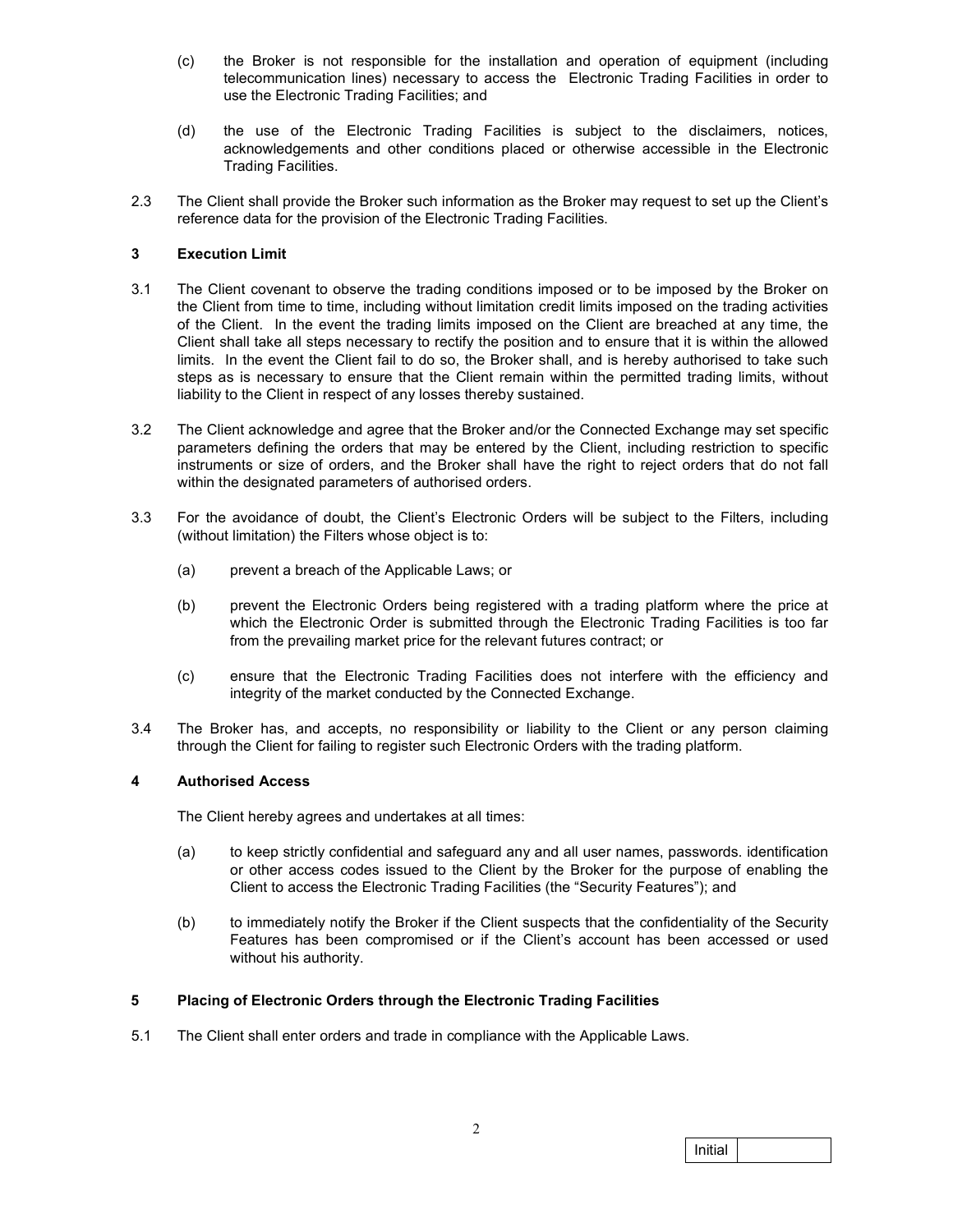- 5.2 The Broker shall be entitled to treat any instruction and/or communication transmitted via the Electronic Trading Facilities as genuine and the Broker shall be under no duty to verify the authenticity of such instruction or communication.
- 5.3 The Client shall be responsible for any accidental, fraudulent or unauthorised instruction or communication transmitted to the Electronic Trading Facilities. Upon notice or suspicion of any accidental, fraudulent or unauthorised transmission of instruction or communication, the Client shall immediately notify the Broker.
- 5.4 The Client shall be liable for and accept the consequences for all transactions transmitted by accessing the Electronic Trading Facilities even if any such transactions are incorrect, originate from a person other than the Authorised Persons or are miscommunicated due to a malfunction of the Electronic Trading Facilities. The Client shall not assert the absence of additional controls as a reason for rejecting commitments arising from Electronic Orders transmitted via the Electronic Trading Facilities.

## 6 Acceptance of Order

- 6.1 An Electronic Order will only be accepted by the Broker and/or the Electronic Trading Facilities for transmission to the Connected Exchange if the Client has provided all the following information :-
	- (a) contract code;
	- (b) contract month;
	- (c) buy/sell;
	- (d) order quantity;
	- (e) limit price (if applicable); and
	- (f) such other information as may be requested by the Broker and/or the Electronic Trading Facilities.
- 6.2 The Client agree to check the details of an Electronic Order before transmission as it may not be possible to cancel the Electronic Order once transmitted. The Client acknowledge that a request to cancel or amend an Electronic Order is only possible before such Electronic Order is executed and the Client agree to accept full responsibility for any full or partial execution of a Electronic Order whether or not the Client purport to, or otherwise have attempted to, cancel or amend such Electronic Order.
- 6.3 An Electronic Order may be rejected automatically by the Electronic Trading Facilities, and the Broker shall be entitled in its absolute discretion (without any liability to the Client) to change or remove an Electronic Order, stop or cancel an Electronic Order, for any reason whatsoever, including, if the conditions described in Clause 6.1 are not fulfilled or in the Broker's sole opinion, the execution of such Electronic Order would be in breach of any Applicable Laws or otherwise adversely affect the Broker's interests or those of the CIMB Group.
- 6.4 Notwithstanding the above, the Broker shall be entitled to discontinue accepting orders from the Client at any time without notice.
- 6.5 The Broker shall be entitled, at any time without notice to the Client and without in any way being liable for any loss or damage whatsoever to the Client to:-
	- (a) amend, modify, suspend or terminate the operation of the Electronic Trading Facilities; and/or
	- (b) suspend or terminate the Client's access to and use of the Electronic Trading Facilities.
- 6.6 The Client shall be deemed to have received and shall be bound by any notification or acknowledgement given by the Broker or by the Connected Exchange (as the case may be) on the Electronic Trading Facilities concerning the carrying out or execution of the Client's instructions or orders notwithstanding that such notification or acknowledgement may not actually have been received by the Client.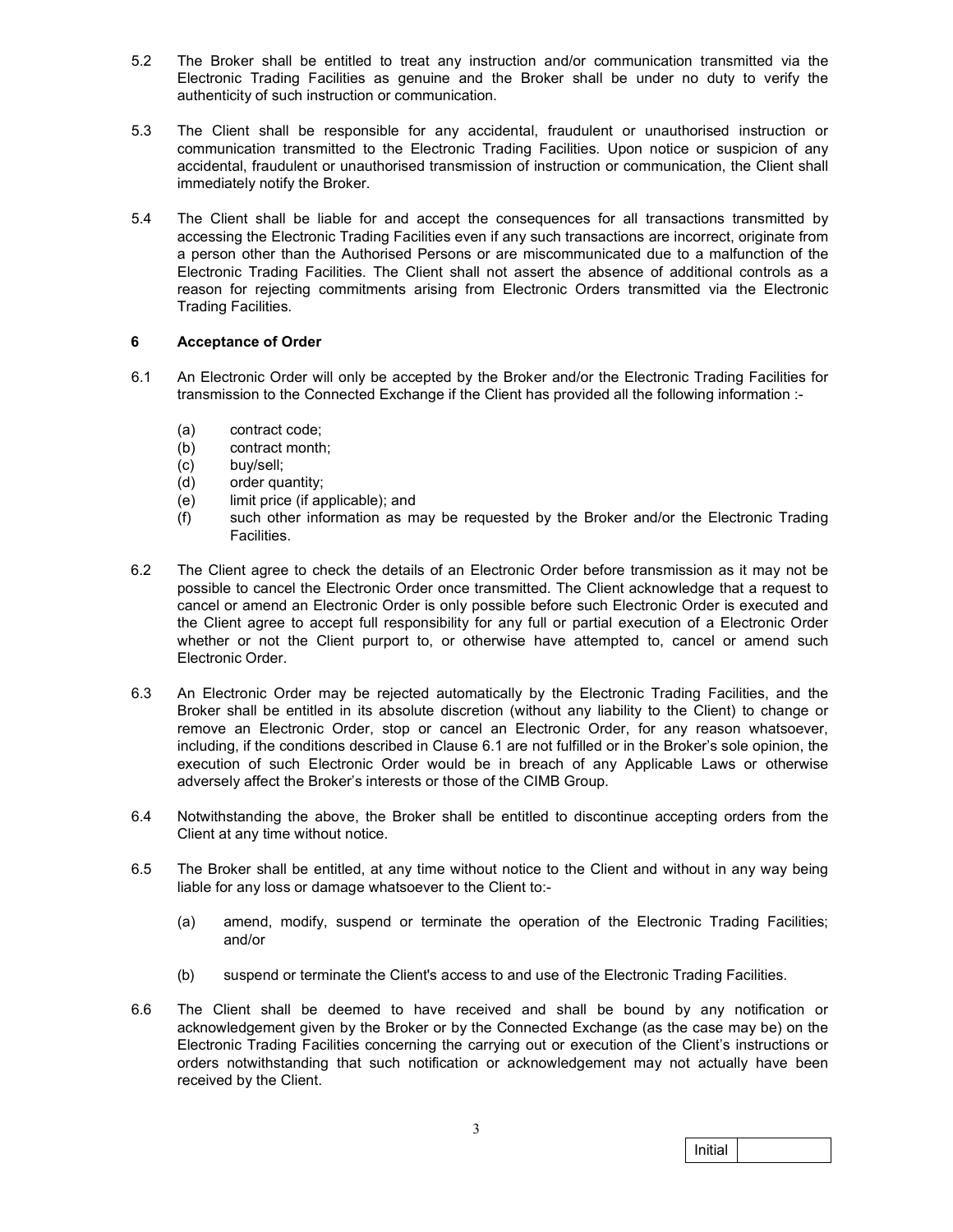## 7 Notice by the Client

The Client shall notify the Broker immediately upon its becoming aware of either of the following:-

- (a) any unauthorised use of the Electronic Trading Facilities; or
- (b) any failure by the Client to receive a receipt acknowledgement, statement, confirmation, advice and/or other appropriate response in the ordinary course of business that any Electronic Order has been received and/or executed or if the Client receives a receipt acknowledgement, statement, confirmation, advice and/or response relating to an Electronic Order which the Client did not place.

## 8 Distribution and Intellectual Property

- 8.1 The Client agree to keep all information available to the Client through the use of the Electronic Trading Facilities (including any reports sent to the Client by the Broker) (the "Information") secure and confidential and not allow any person to have access to them other than the Broker's authorised personnel who require such access to operate the services extended to the Client herein.
- 8.2 The Client shall not:-
	- (a) modify, reproduce or create in any manner any derivative works of the content in, under or to the Electronic Trading Facilities for use, transmission, distribution or display on the Electronic Trading Facilities or any other websites without the Broker's prior written consent;
	- (b) retransmit, disseminate, sell, distribute, publish, broadcast, circulate or commercially exploit the Information in any manner whatsoever without the Broker's prior written consent; and
	- (c) use the Information obtained from the Electronic Trading Facilities for any illegal purposes or in such a manner as to encourage illegal activities;
- 8.3 The Client accept and acknowledge that all intellectual property rights (whether by way of copyright or otherwise) in the Information vests solely in and shall remain the exclusive property of the Broker and/or other third parties. The Client agree and undertake not to do anything that will violate or infringe intellectual property rights of the Broker and/or other third parties and will take all necessary measures to preserve and protect these rights..

## 9 Representations, Warranties and Undertakings

- 9.1 The Client represent and warrant to the Broker:-
	- (a) that these Terms and Conditions are legal, valid and binding obligations of the Client, enforceable against the Client;
	- (b) that the Client has all authorisations, consents, licences or approvals (whether under the Applicable Laws or otherwise) required to accept and agree these Terms and Conditions, to access and use the Electronic Trading Facilities;
	- (c) that any Electronic Orders placed are solely and exclusively based on the Client's own judgment and after the Client's own independent appraisal and investigation into the risks associated with such Electronic Orders or dealings;
	- (d) that any person(s) empowered to act on the Client's behalf have been duly authorised;
	- (e) that the Client and each of the authorised persons has the knowledge of the process for the submission of orders through the Electronic Trading Facilities, including through the use of DMA, the laws and rules in relation to trading on the Connected Exchange, is familiar with, understand, and will keep themselves updated on the Applicable Laws;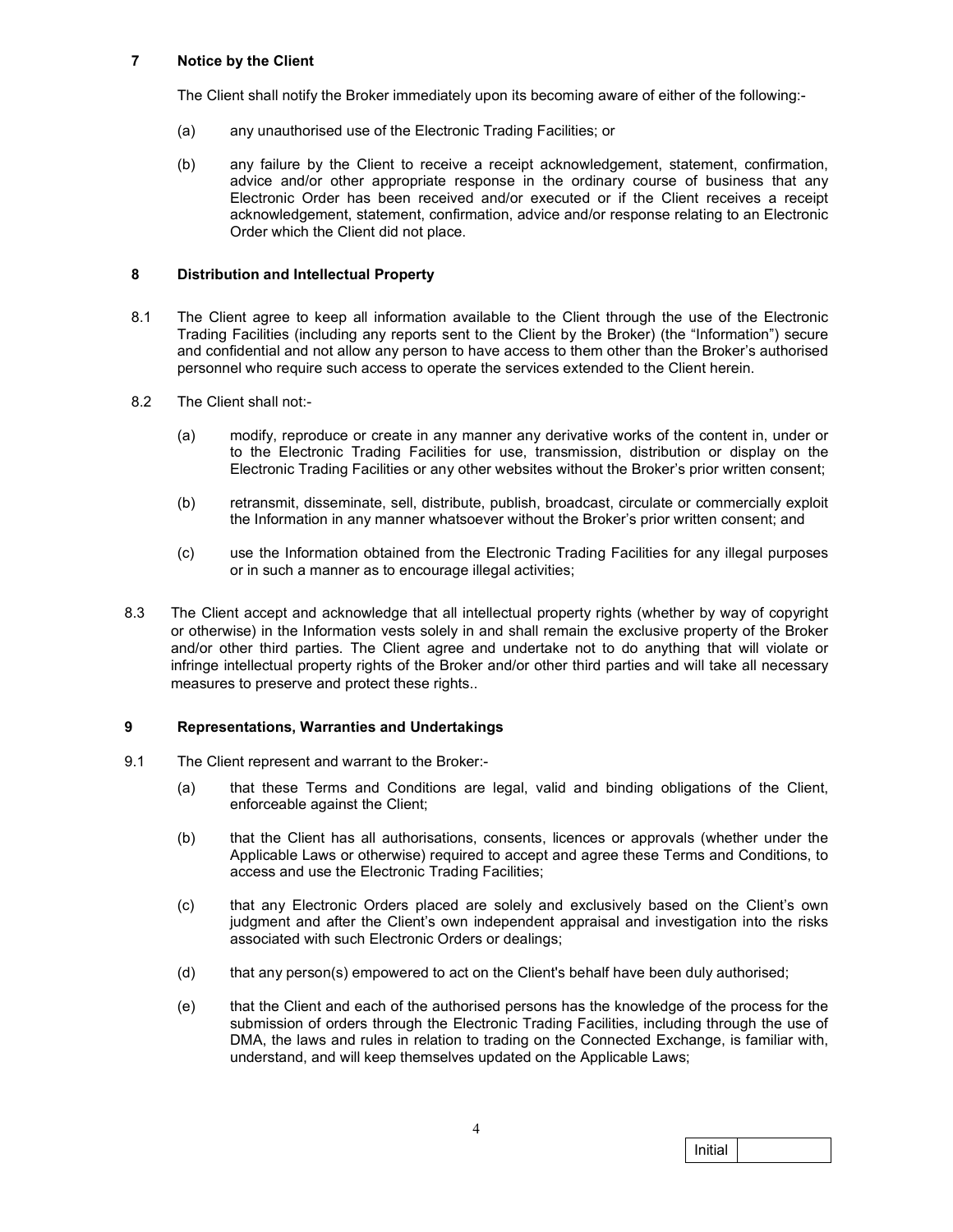- (f) that the Client shall, when requested by the Broker and/or the Connected Exchange, furnish to the Connected Exchange the Client's written confirmation ("the said Confirmation") that the Client, and its authorised persons, has requisite knowledge of the requirements set out in Clause 9.1(e), such said Confirmation to be in a format acceptable to the Connected Exchange; and
- (g) that the Client's relationship with the Broker pursuant to these Terms and Conditions is limited to the access to and use by the Client of the Electronic Trading Facilities, and the Client acknowledge that the Electronic Trading Facilities provided by the Broker in respect of a relevant market is subject to the Applicable Laws and the Client shall be responsible for compliance with the Applicable Laws.
- 9.2 The above representations, warranties, agreement and undertakings shall be deemed repeated whenever the Client transmits Electronic Orders using the Electronic Trading Facilities.

## 10 Confidentiality

- 10.1 Both parties undertake not to disclose to any person or persons any confidential information and/or documents of the other party that it may acquire in the course of its access and use of the Electronic Trading Facilities; provided, however, that such confidential information may be disclosed (i) to the extent required by the Applicable Laws, or (ii) to the extent reasonably required for the performance of its obligations under these Terms and Conditions, or (iii) pursuant to a subpoena or order of a court or regulatory, self-regulatory or legislative body of competent jurisdiction or (iv) in connection with any regulatory report, audit or inquiry, or (v) where requested by a regulator with jurisdiction over a party. For the avoidance of doubt, the Broker may disclose any confidential information to such of its affiliates and related companies' directors, officers, employees and agents who need to know such confidential information in connection with the use of the Electronic Trading Facilities.
- 10.2 The restrictions set out in Clause 10.1 on both parties shall not apply to information or knowledge which:-
	- (a) is publicly available or becomes publicly available through no act or omission or otherwise default of a party; or
	- (b) is previously known to the disclosing party (which must be demonstrable) without an obligation of confidentiality; or
	- (c) independently developed by the disclosing party outside of these Terms and Conditions; or
	- (d) rightfully obtained by the disclosing party from third parties without an obligation of confidentiality.

For the avoidance of doubt, this is a continuing obligation and will survive the termination of these Terms and Conditions.

#### 11 Exclusion and Limitation of Liability

11.1 The Client acknowledge that the Electronic Trading Facilities is provided on an "as is" basis. The Broker and the CIMB Group make no warranty, guarantee or representation of any kind, express or implied, and to the extent permitted by the Applicable Laws, expressly disclaims all statutory or implied warranties in relation to the Electronic Trading Facilities (and any results to be obtained from its use), including but not limited to warranties of satisfactory quality, quality or fitness for a particular purpose or use, accuracy, completeness, warranties arising from course of performance, course of dealing and usage of trade or their equivalents under the laws of any jurisdiction, and warranties that its functions will meet the Client's requirements, that its operation will be timely, accessible, secure, complete, reliable, uninterrupted or error-free, or that it will be free of viruses or harmful components.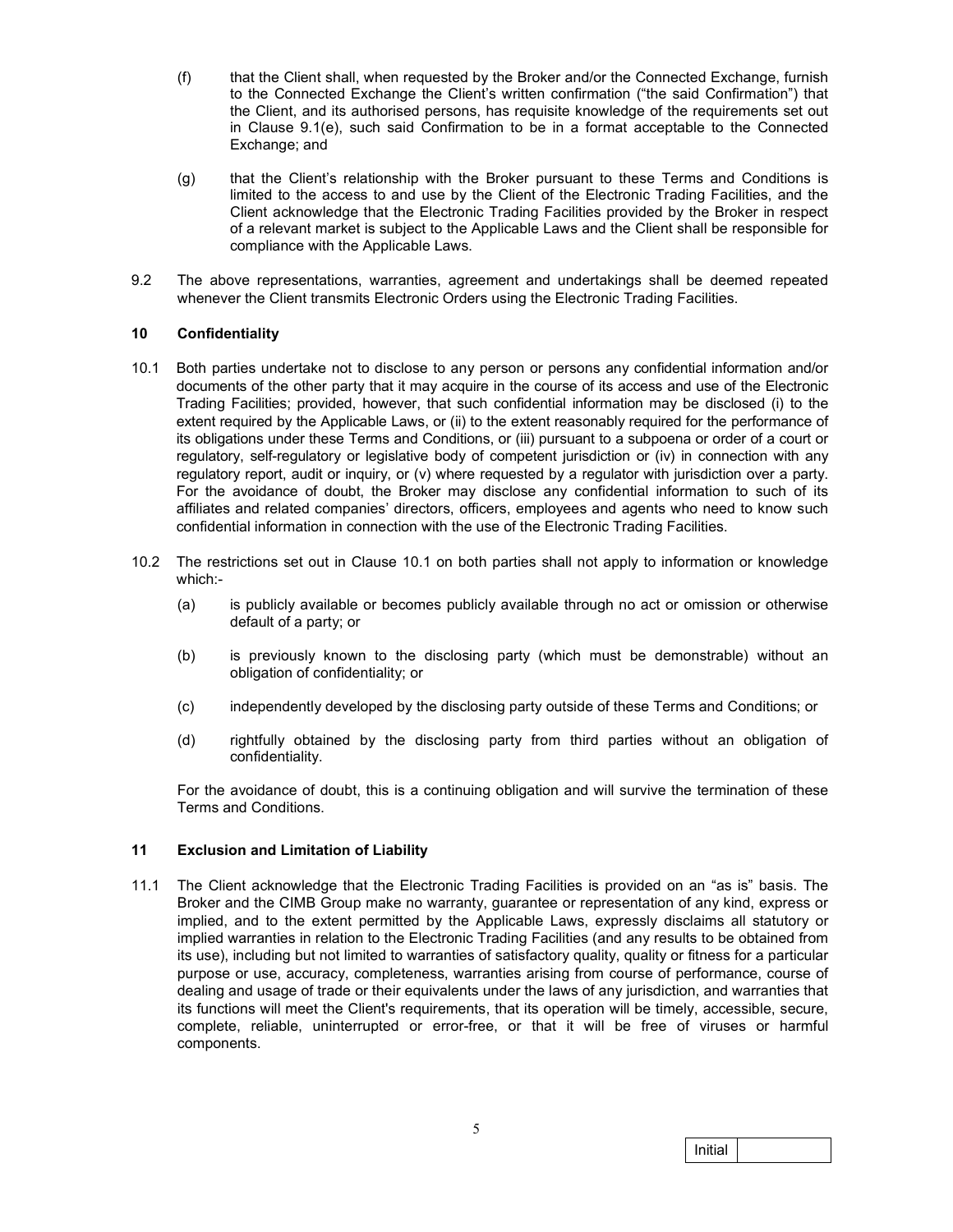- 11.2 The Broker shall not be liable or have any responsibility whatsoever for any delays, errors, interruptions or failure in transmission of Electronic Orders caused by or arising from the Electronic Trading Facilities.
- 11.3 The Client expressly acknowledge and agree that the Broker have made no recommendation with respect to the Electronic Trading Facilities or any transactions in connection with the Electronic Trading Facilities and that the Broker and any third party service providers selected by the Broker to provide the Electronic Trading Facilities on an "as is" basis at the Client's sole risk.

#### 12 Indemnity

The Client agree to indemnify and hold the Broker harmless from and against all losses, liabilities, obligations, damages, claims, judgments, costs, expenses or disbursements of any kind (including reasonable legal fees and expenses) which may be incurred or suffered by or asserted against the Broker resulting from:-

- (a) the use by the Client of the Electronic Trading Facilities;
- (b) any breach by the Client's duties or obligations under the any of the Trading Agreements, including these Terms and Conditions;
- (c) failed settlement of transactions through the Electronic Trading Facilities as a result of the Client's default, negligence or fraud or that of the Client's clearing broker; or
- (d) failure by the Client to pay margin (as defined in the Trading Agreements) as and when required by the Broker (if applicable).

For the avoidance of doubt, this is a continuing indemnity and will survive the termination of these Terms and Conditions.

## 13 Regulatory Supervision

The Broker shall have no liability, and shall not be responsible, for any prejudice, loss or inconvenience which the Client may suffer as a result of any action by any regulatory body in the exercise of its regulatory or supervisory functions over the Broker. The Client shall permit the Broker and/or any regulatory body to have access to such terminals, computer systems or equipment in respect of the Electronic Trading Facilities as the Broker and/or the regulatory body may request and the Client shall co-operate in answering any of their queries and render all reasonable assistance to the Broker and/or any regulatory body in relation to any aspect of the Electronic Trading Facilities.

#### 14 Fees and Charges

The Client agree and undertake to :-

- (a) pay to the Broker such deposit, subscription fees, access fees, usage charges and other costs, charges and expenses as may be imposed by the Broker from time to time for the use of the Electronic Trading Facilities;
- (b) pay such taxes, levies or charges whatsoever now or hereafter imposed by law or required to be paid and to promptly reimburse the Broker for any such payment made by the Broker on behalf of the Client; and
- (c) maintain a minimum credit balance in the Client's account as may be imposed by the Broker from time to time for the use of the Electronic Trading Facilities; and
- (d) permit the Broker to debit the Client's account for all the aforesaid charges.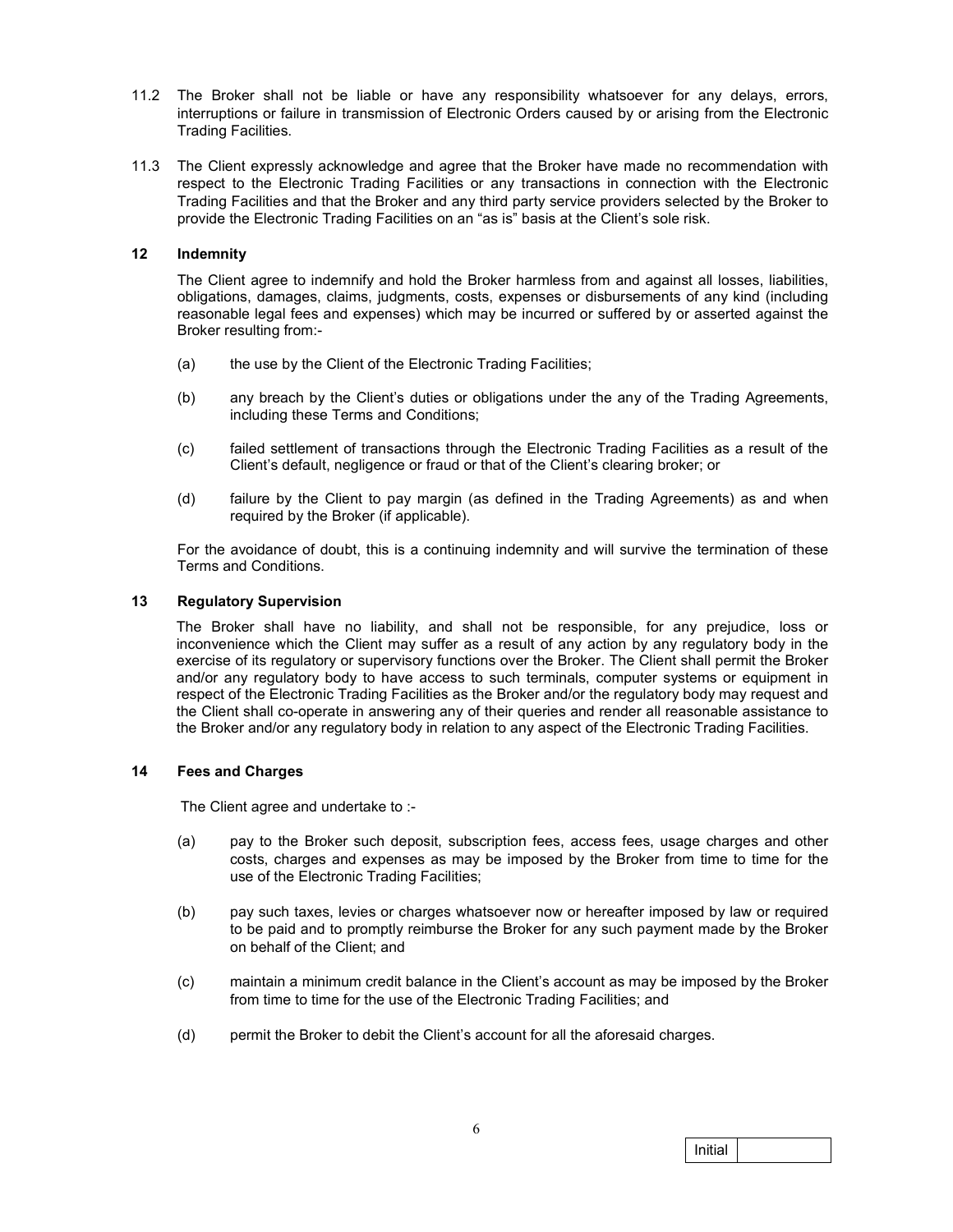#### 15 Term and Termination

- 15.1 Either the Broker or the Client shall be entitled to terminate these Terms and Conditions by giving the other notice in writing of seven (7) days to that effect.
- 15.2 For the avoidance of doubt, termination of these Terms and Conditions shall not affect the rights and liabilities of the parties that have accrued prior to such termination.

#### 16 General

- 16.1 The Client confirm that the Client shall not assign any rights, titles or interests under these Terms and Conditions to any party without prior written consent from the Broker.
- 16.2 These Terms and Conditions supplement and/or amend and are to be read together with the Trading Agreements. In the event of any inconsistency between these Terms and Conditions and the Trading Agreements, these Terms and Conditions shall prevail.
- 16.3 The Client agree and acknowledge that these Terms and Conditions shall be for the benefit of the Broker and each and every member of the CIMB Group and can be enforced against the Client by each of the members of the CIMB Group as if they were a party to these Terms and Conditions.
- 16.4 These Terms and Conditions and the relationship between the Client and the Broker shall be governed by, and construed in accordance with, the laws of Malaysia. The parties hereby irrevocably submit to the non-exclusive jurisdiction of the courts of Malaysia.

#### 17 Amendment

The Broker shall be entitled to amend, add to, delete or otherwise vary these Terms and Conditions as its absolute discretion and the Client shall be bound by such variation.

The Broker may vary the functionality and trading rules of the Electronic Trading Facilities without notice.

I/We **I/We I/We I/We I/We I/We I/We I/We I/We I/We I/We I/We I/We I/We I/We I/We I/We I/We I/We I/We I/We I/We I/We I/We I/We I/We I/We I/We I/We I/We I/We I/We** acceptance of and agreement to the Terms and Conditions of this Supplemental Terms and Conditions of Trading.

| Authorised Signatory(ies)<br>(To affix Company's Rubber Stamp or Common Seal, whichever is applicable for corporate client)                                                                                                    |           | Date |
|--------------------------------------------------------------------------------------------------------------------------------------------------------------------------------------------------------------------------------|-----------|------|
|                                                                                                                                                                                                                                |           |      |
| NRIC/Passport No.: The contract of the contract of the contract of the contract of the contract of the contract of the contract of the contract of the contract of the contract of the contract of the contract of the contrac | Email : - |      |
| Trading Account No. for Electronic Trading Facilities:                                                                                                                                                                         |           |      |